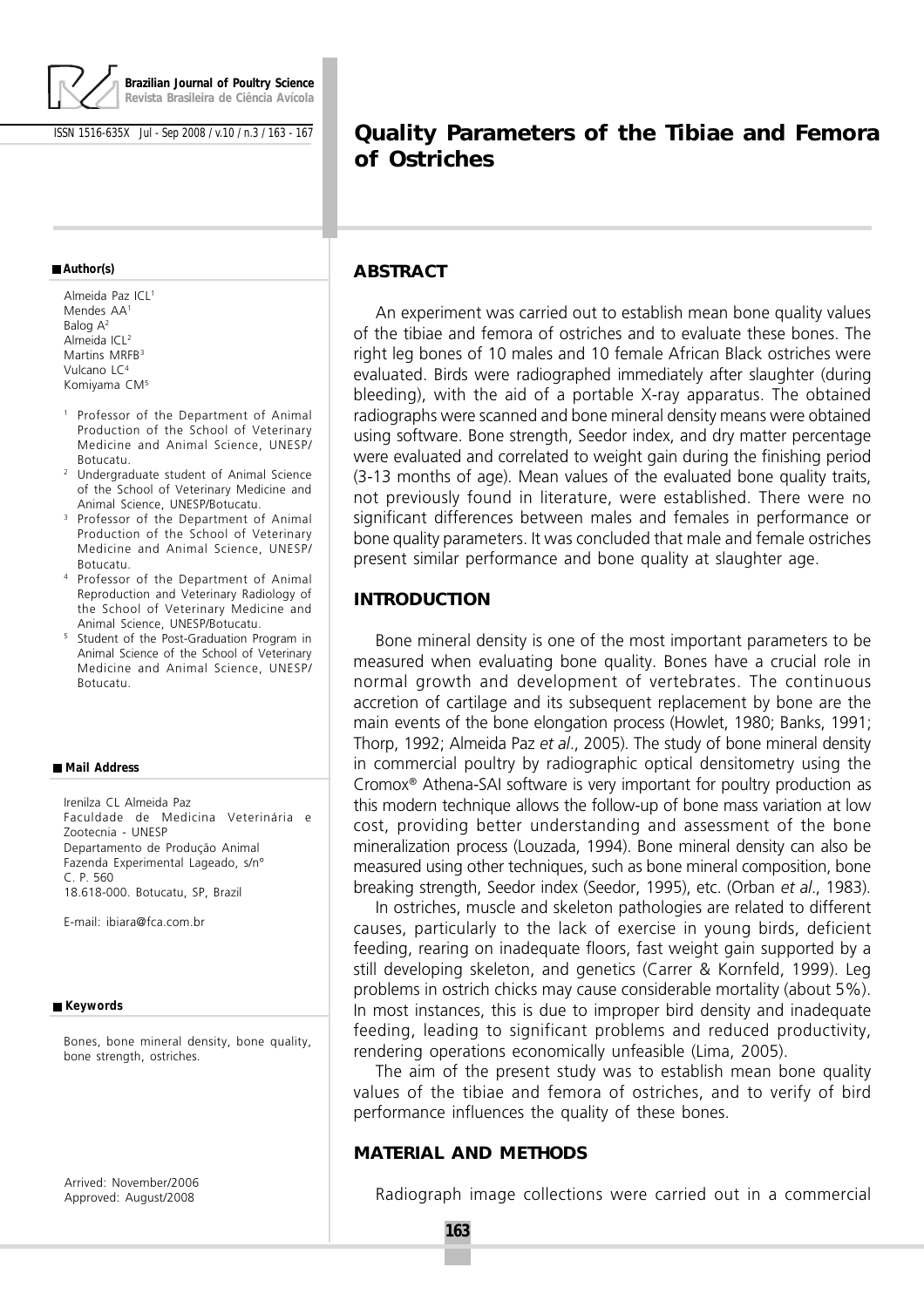

processing plant to determine the bone mineral density of tibiae and femora of male and females African Black ostriches.

Birds derived from the same flock, and were all slaughtered on the same day. Ten males and 10 females were radiographed immediately after slaughter (during bleeding), with the aid of a portable X-ray apparatus. After deboning, the bones of these birds were collected and were evaluated as to bone strength, Seedor index, and dry matter content. The values obtained were associated to weight gain during the finishing phase.

Birds were raised as a straight-run flock of 30 individuals - 17 males and 13 females. The flock was established when birds were 3 months, and birds were slaughtered at approximately 13 months of age, or when the flock's average weight was 100kg. The analyzed performance parameters were: initial weight, weight gain, final weight, and mortality, according to the methodology described by Mendes (1990).

During rearing, birds were submitted to typical farm management. Pelleted feed was supplied three times daily, and water was available ad libitum. The flock was reared in a 600-m² paddock with Brachiaria decumbens. Table 1 shows the nutritional values of the feeds supplied.

| Table 1 - Nutritional values of the feed supplied to the studied |        |
|------------------------------------------------------------------|--------|
| ostriches.                                                       |        |
| Ingredients                                                      | %      |
| Ground corn                                                      | 44.00  |
| Soybean meal                                                     | 24.00  |
| Wheat midds                                                      | 16.00  |
| Ground sorghum                                                   | 10.97  |
| Calcitic limestone                                               | 1.00   |
| Dicalcium phosphate                                              | 1.82   |
| DI - Methionine                                                  | 0.17   |
| L- Lysine                                                        | 0.21   |
| Salt                                                             | 0.33   |
| Vitamin and mineral premix                                       | 1.50   |
| Total                                                            | 100.00 |
| Dry matter $(\%)$                                                | 88.09  |
| Crude protein (%)                                                | 17.47  |
| Metabolizable energy (kcal/kg)                                   | 2600   |
| Ether extract (%)                                                | 4.21   |
| Total mineral content (%)                                        | 7.28   |
| Calcium (%)                                                      | 0.93   |
| Phosphorus (%)                                                   | 0.46   |
| Crude fiber (%)                                                  | 7.93   |
| Non-nitrogen extract                                             | 63.11  |
| Total digestible nitrogen                                        | 74.30  |

Vitamin and mineral premix (enrichment/kg feed): vitamin A=24000UI; vitamin D=7000UI; vitamin E=80mg; vitamin K=3,76mg; vitamin B1=1,8mg; vitamin B2=7,7mg; vitamin B6=1,65mg; vitamin B12=40mcg; vitamin C=125mg; pantothenic acid=9,2mg; niacin=40mg; folic acid=1mg; antioxidant=50g; choline=300mg; biotin=0,2mg; selenium=0,27mg; manganese=160mg; iron=76mg; copper=16mg; iodine=2mg; zinc=120mg; cobalt=0,86mg; chromium=0,02mg.

The ostriches were radiographed immediately after slaughter.

The standardized region for reading was the proximal epiphysis of the right tibia and the distal epiphysis of the right femur. The radiograph technique used was 65kVp x 3mAs, with a 90-cm clearance between the focus and the film. Routine clinical radiological procedures were applied, and the developing and fixing processes were carried out in a standard automatic processor. All radiographic films were of the same brand and batch, with green background, equipped with rare-earth screens and 24cm x 30cm frames. The used phantom (aluminum scale with pre-defined density, used as densitometric reference) was that commonly adopted for densitometry readings in horses, consisting of 25 steps, starting at 0.5mm thickness, and increasing every 0.5mm up to the 25th step. Figures 1 and 2 show procedures used for reading ostrich tibiae and femora mineral density.



Figure 1 - Radiographic image used to read bone mineral density.



Figure 2 - Frozen image used for limit determination and tibia BMD reading.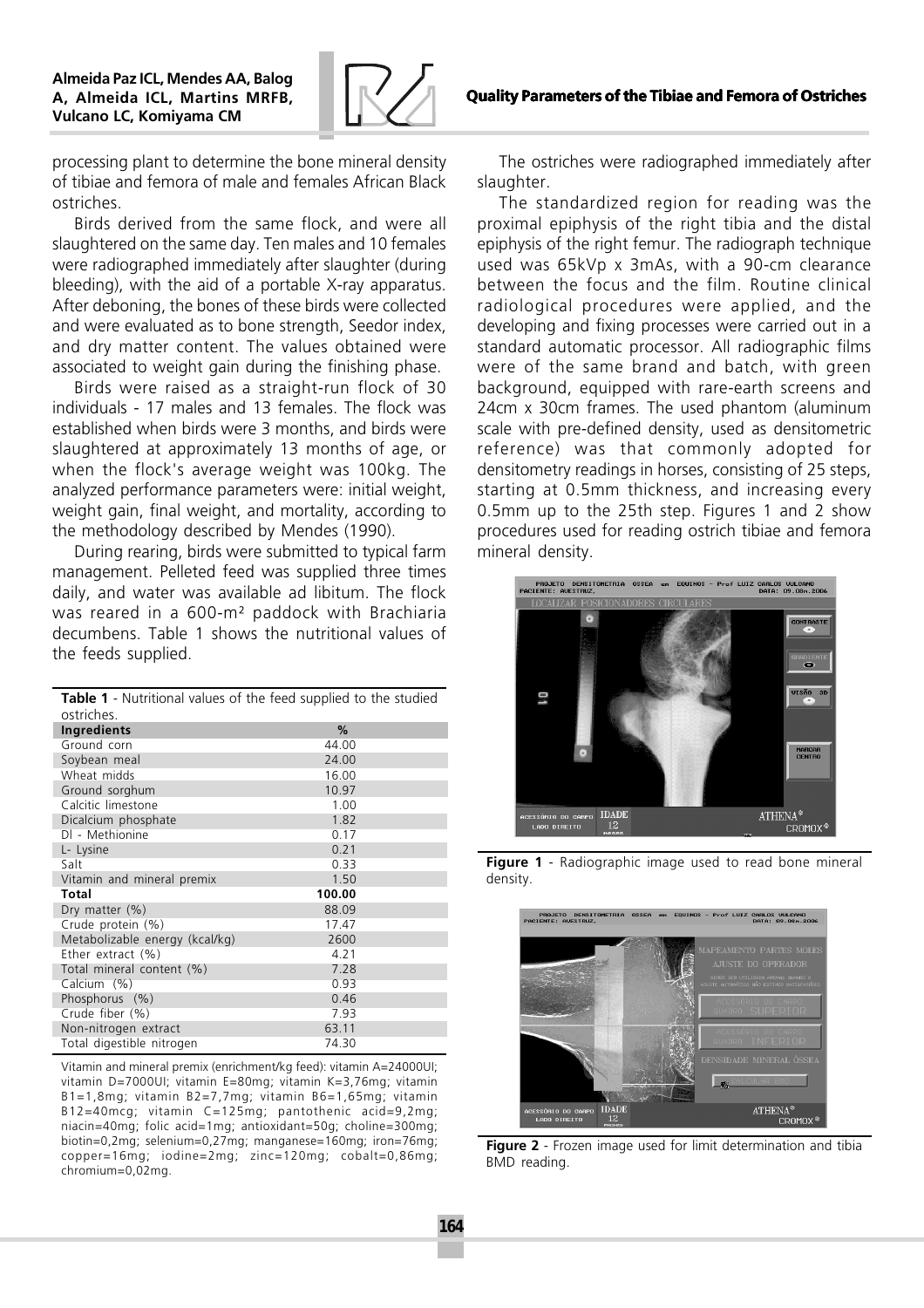

Bone specimens were obtained after muscle removal with the aid of a knife and a scalpel 24 hours after slaughter.

Bone strength analyses were carried out at the Department of Rural Engineering of the School of Agronomic Sciences of UNESP, Botucatu campus, Brazil. An EMIC DL 10000 apparatus was used, regulated to allow a 10-cm diaphysis clearance. This was the maximum clearance obtained for the smallest collected bone, and therefore this clearance was used to the remaining bones. Bone strength values were expressed in kilograms-force.

Seedor indexes were obtained by dividing bone weight by its length, as proposed by Seedor (1995). Bones were measured at their longest length, and were weighed using a semi-analytic digital scale with 0.01g accuracy. The Seedor index is an indication of bone density: the higher the value, the denser the bone.

After being submitted to bone strength analysis, bones were taken to the Food Chemical Analyses lab of FMVZ. Dry matter percentage was determined as follows: bones were weighed in an analytical scale, dried in a forced-ventilation oven at 60°C for 72h, after which they were removed from the oven and placed in dessicators until reaching room temperature, and weighed again. Dry matter content was calculated as fresh bone weight minus dried bone weight, and expressed as percentage, according to the method described by Kim et al. (2004).

Results were submitted to analysis of variance using SAEG (1998) statistical package at 5% significance level. Means were compared by Tukey's test. Correlations between bone quality and performance parameters were tested using Pearson' test (Gomes, 1982), not taking sex into accounts.

### **RESULTS AND DISCUSSION**

The performance results of the studied flock are presented in Table 2.

There was no difference (p>0.05) between males and females for the evaluated performance parameters. Although male weight was higher than that of females, it was not statistically different. The values obtained for all parameters are consistent with those found in literature (Carrer & Kornfeld, 1999; Carvalho, 2006).

Table 3 shows the mean values of bone quality parameters of the tibiae and femora of male and female ostriches. There was no difference (p>0.05) between females and males. This indicated that, when reared under the same conditions up to slaughter, bone quality is not different between male and females ostriches, allowing similar performance improvement as their skeletal systems present the same behavior. In broilers and broiler female breeders, fast weight gain may cause locomotion problems, particularly in males (Macari et al., 2001; Almeida Paz & Bruno, 2006).

Table 4 presents Pearson's correlations (p<0.05) between live weight, weight gain, and bone quality parameters in the ostriches. Tibia and femur quality traits presented significant correlations, particularly bone mineral density and dry matter. Weight gain was correlated only to live weight. These results suggest that only live weight influenced the evaluated bone quality traits. It was observed that the correlation between bone quality and live weight was more notable for the tibia as compared to the femur, probably because the tibia is a fast-growing bone, and growth rate is influenced by the bird's live weight (Thorp, 1992). BMD and Seedor index of the studied

| <b>Table 2</b> - Ostrich performance. |                         |                       |                  |                  |  |  |  |
|---------------------------------------|-------------------------|-----------------------|------------------|------------------|--|--|--|
| <b>Sex</b>                            | Av. initial weight (kg) | Av. final weight (kg) | Weight gain (kg) | Mortality (%)    |  |  |  |
| Male                                  | 19.53                   | 102.80                | 83.27            | 13.33            |  |  |  |
| Female                                | 18.99                   | 90.13                 | 71 14            | 6.67             |  |  |  |
| Mean                                  | $19.26 \pm 0.36$        | $96.47 \pm 0.28$      | $77.21 \pm 0.43$ | $10.00 \pm 0.33$ |  |  |  |
| Coefficient of variation              | 2.09                    | 6.98                  | 3.40             | 3.35             |  |  |  |

Table 3 - Mean values of bone mineral density (BMD), bone strength (BS), Seedor index (SI) and dry matter content (DM) of the tibiae and femora of female and male ostriches.

| <b>Sex</b>               | Live weight (g) | <b>Bone</b> | BMD (mm Al)      | BR (kgf/cm <sup>2</sup> ) | <b>SI</b>        | DM $(%)$         |
|--------------------------|-----------------|-------------|------------------|---------------------------|------------------|------------------|
| Male                     | 103300          | Tibia       | 14.16            | 649.27                    | 18,93            | 81,13            |
|                          |                 | Femur       | 6.98             | 298.67                    | 16,20            | 76.79            |
| Mean                     |                 |             | $10.57 \pm 1.42$ | $473.97 \pm 25.02$        | $17,56 \pm 1,24$ | 78,96 ±3,82      |
| Coefficient of variation |                 |             | 1,12             | 1,37                      | 1.02             | 1.56             |
| Female                   | 88967           | Tibia       | 13.49            | 462.53                    | 17.99            | 77.45            |
|                          |                 | Femur       | 5.61             | 249.77                    | 15.40            | 74.07            |
| Mean                     |                 |             | $9.55 \pm 1.28$  | $356.15 \pm 21.05$        | $16,69 \pm 1,13$ | $75,76 \pm 3,89$ |
| Coefficient of variation |                 |             | 1,08             | 1,30                      | 0.98             | 1.50             |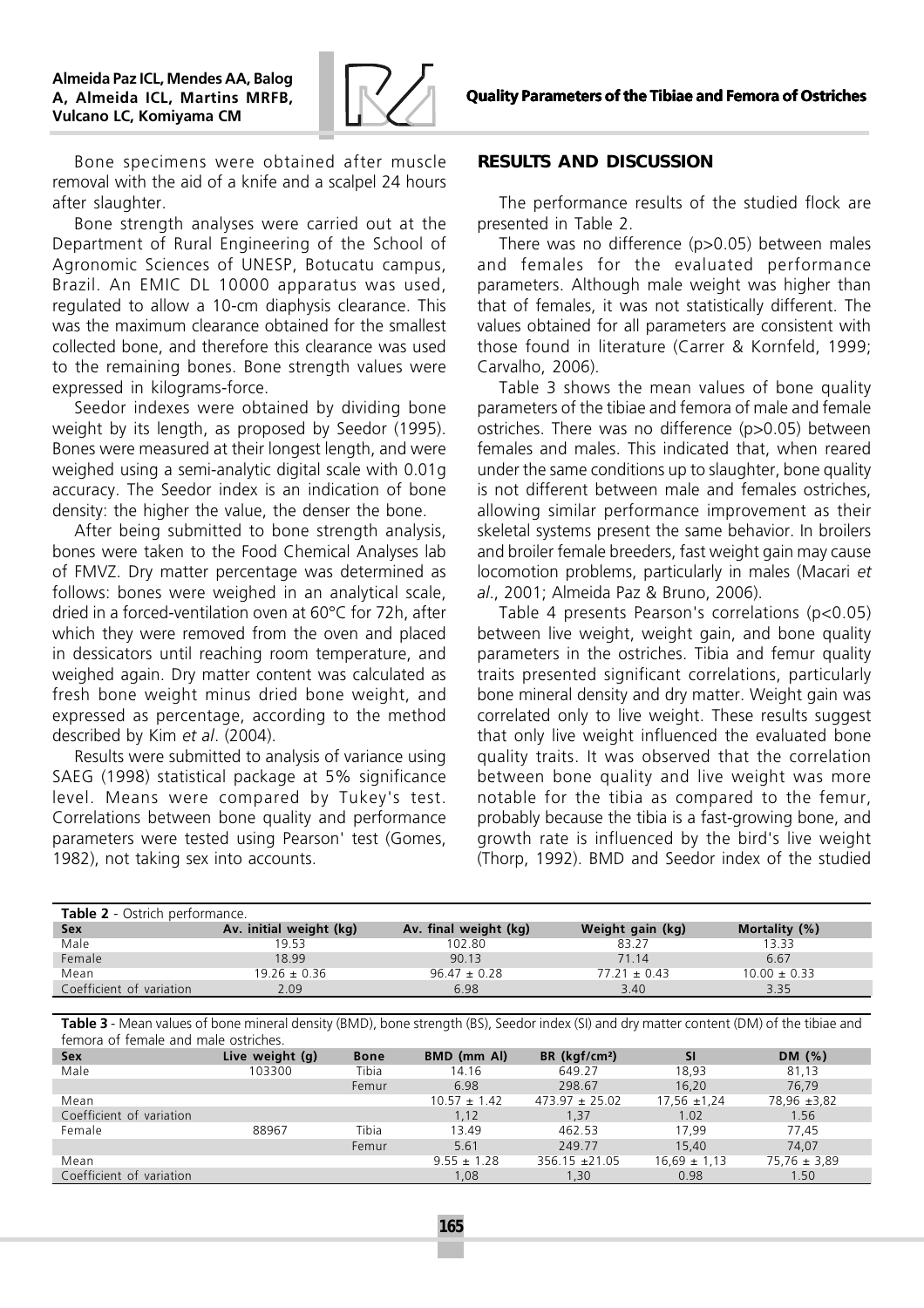

### Quality Parameters of the Tibiae and Femora of Ostriches

| Table 4 - Correlations among weight gain, live weight, and bone quality in ostriches. |           |                          |                          |                          |                          |                          |                          |            |            |            |
|---------------------------------------------------------------------------------------|-----------|--------------------------|--------------------------|--------------------------|--------------------------|--------------------------|--------------------------|------------|------------|------------|
|                                                                                       | <b>WG</b> | LW                       | <b>BMDT</b>              | <b>BMDF</b>              | <b>BST</b>               | <b>BSF</b>               | <b>SIT</b>               | <b>SIF</b> | <b>DMT</b> | <b>DMF</b> |
| WG                                                                                    | 1.00      |                          |                          |                          |                          |                          |                          |            |            |            |
| LV                                                                                    | 0.61      | 1.00                     |                          |                          |                          |                          |                          |            |            |            |
| <b>BMDT</b>                                                                           | ۰.        | $\overline{\phantom{a}}$ | 1.00                     |                          |                          |                          |                          |            |            |            |
| <b>BMDF</b>                                                                           | ۰.        | $\sim$                   | 0.54                     | 1.00                     |                          |                          |                          |            |            |            |
| <b>BST</b>                                                                            | ۰.        | 0.73                     | 0.68                     | $\overline{\phantom{a}}$ | 1.00                     |                          |                          |            |            |            |
| <b>BSF</b>                                                                            | ۰         | $\overline{\phantom{0}}$ | $\overline{\phantom{0}}$ | 0.69                     | $\sim$                   | 1.00                     |                          |            |            |            |
| SIT                                                                                   | ۰.        | 0.53                     | 0.57                     | 0.54                     | 0.49                     | $\overline{\phantom{a}}$ | 1.00                     |            |            |            |
| <b>SIF</b>                                                                            | -         | $\overline{\phantom{0}}$ | $\overline{\phantom{0}}$ | 0.69                     | $\overline{\phantom{a}}$ | 0.50                     | 0.47                     | 1.00       |            |            |
| <b>DMT</b>                                                                            | ۰         | 0.62                     | 0.42                     | 0.22                     | 0.33                     | ٠.                       | 0.69                     |            | 1.00       |            |
| <b>DMF</b>                                                                            | ۰         | 0.88                     | $\overline{\phantom{a}}$ | 0.37                     | $\overline{\phantom{a}}$ | 0.41                     | $\overline{\phantom{a}}$ | 0.57       | 0.72       | 1.00       |

WG= weight gain; LW= live weight; BMDT = tibia bone mineral density; BMDF= femur bone mineral density BST = tibia bone strength; BSF= femur bone strength; SIT = tibia Seedor index; SIF= femur Seedor index; DMT = tibia dry matter percentage; DMF = femur dry matter percentage. Nonsignificant correlations are not presented, and are expressed as " –".

bones were correlated only to bone quality characteristics, and bone strength and dry matter presented correlation only within the same bone. Skeletal disorders may be triggered when the growth rate of other tissues increase, especially of muscle, without a corresponding increase in bone growth rate (Rennie et al., 1997; Kestin et al., 1999; Rath et al., 1999; Almeida Paz & Bruno, 2006).

### **CONCLUSION**

It was concluded that male and female ostriches present similar performance and bone quality at slaughter age, suggesting that, independent of sex, the bones of these birds are able to support the fast weight gain rate that occurs during the finishing phase.

### **REFERENCES**

Almeida Paz ICL, Mendes AA, Takita TS. et al. Comparision of tecnhiques for tibial dyscondroplasia assessment in broilers chickens. Brazilian Journal of Poultry Science 2005; 7:1:27-32.

Almeida Paz ICL, Bruno LDG. Bone mineral density: review. Brazilian Journal of Poultry Science 2006; 8(2):69-74.

Banks WJ. Histologia veterinária aplicada. 2. ed. São Paulo (SP): Editora Manole; 1991.

Carrer CC, Kornfeld ME. A criação de avestruzes no Brasil. Pirassununga (SP): Brasil Ostrich; 1999.

Carvalho M. Avestruz: histórico, maturidade, produtividade, regime alimentar. Revista da Terra [cited 2006 ago 18]. Available from: http://www.revistadaterra.com.br/avestruz1.asp.

Gomes FP. Curso de estatística experimental. Piracicaba (SP): Ed. Nobel; 1982.

Howlet CR. The fine structure of the proximal growth plate metaphysis of the avian tibia: endochondral osteogenesis. Journal of Anatomy 1980; 130:745-768.

Kim WK, Donalson LM, Herrer P. et al. Effects of different bone preparation methods (fresh, dry, and fat-free dry) on bone parameters and the correlations between bone breaking strength and the other bone parameters. Poultry Science 2004; 83(10):1663- 1666.

Lima DL. Fatores que afetam a integridade das pernas em filhotes de avestruz na fase de cria e recria [cited 2005 ago 25]. Available from: www.portaldoavestruz.com.br/materiais.

Kestin SC, Su G, Sorensen P. Different commercial broiler crosser have different susceptibilities to leg weakness. Poultry Science 1999; 78:1085-1090.

Louzada MJQ. Otimização da técnica de densitometria óptica em imagens radiográficas de peças ósseas. Estudo in vitro [tese]. Campinas (SP): Faculdade de Engenharia Elétrica, Universidade Estadual de Campinas; 1994.

Macari M, Furlan RL, Gonzales E. Fisiologia aviária aplicada a frangos de corte. 2.ed. Jaboticabal: FUNEP/UNESP; 2001.

Mendes AA. Efeito de fatores genéticos, nutricionais e do ambiente sobre o rendimento de carcaça de frangos de corte [tese]. Botucatu (SP): Faculdade de Medicina Veterinária e Zootecnia; 1990.

Orban JI, Roland SR, Bryant MM. Factors influencing bone mineral content, density, breaking streng, and ash as response criteria for assessing bone quality in chickens. Poultry Sciennce 1983; 72(3):437-56.

Rath NC, Balog JM, Huff WE. et al. Comparative differences in the composition and biomechanical properties of tibiae of seven-and seventy-week-old male and female broiler breeder chickens. Poultry Science 1999; 78:1232-1239.

Rennie JS, Flemming RH, McCormack HA. et al. Studies on effects of nutritional factors on bone structure and osteoporosis in laying hens. British Poultry Science 1997; 38:417-424.

SAEG- Sistema para Análise Estatística e Genéticas. Manual de utilização do programa SAEG. Viçosa (MG): UFV; 1998. 59p.

Seedor JG. The biophosphanate alendronate (MK-217) inhibit bone loss due to ovariectomy in rats. Journal of Bone and Mineral Research 1995; 4:265-270.